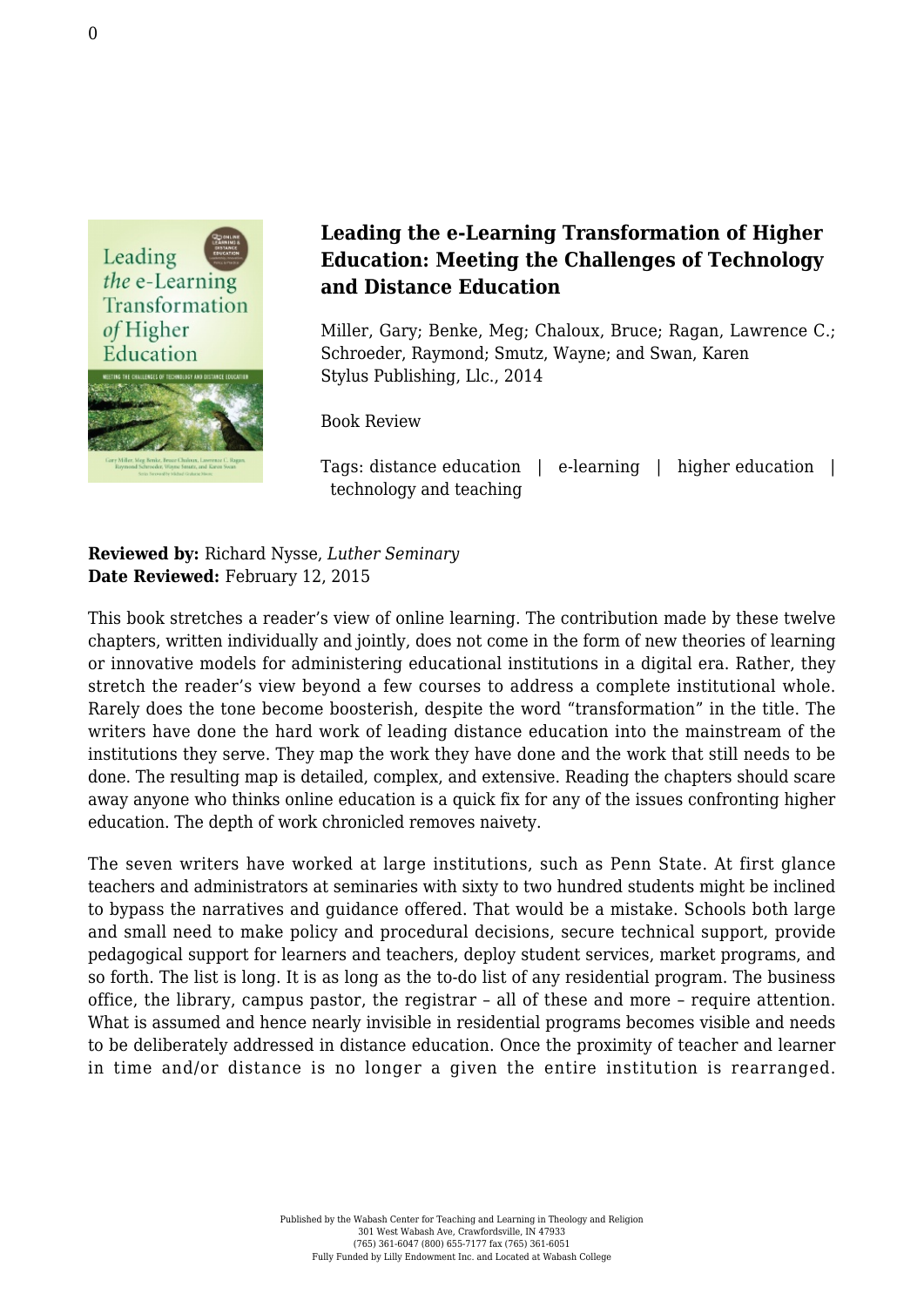Reconceptualization needs to occur institutionally. Despite the difference in scale, the obligations to learners are very similar.

Where there is a significant difference between the experience of the writers and many readers of this journal is the background of the writers prior to the experiences that are at the center of these chapters; they worked in distance education prior to the web. They worked in programs employing audio and video satellite connections or distributing tapes and CDs to individual distance learners. Spatial and temporal distance between teachers and learners was not unimaginable and the challenges of design and support had been faced. They had already worked in a world not exclusively shaped by residential models. In this respect, the move to online learning was not as abrupt or disorienting, but the change was nevertheless extensive and required continual new learning. The web brought distance learning from the margin to the mainstream of their institutions. In the past, residential students did not need to worry about satellite linkages, but now they do bring their computers into the classroom and social media connects their lives. Temporal and spatial barriers may not be entirely overcome but they clearly are not what they were prior to the mid-1990s. These writers have come to grips with the changes; they have lived them.

The book has a high degree of integration; the writers have worked together in several settings, the most prominent being the Sloan Consortium (Sloan-C, now named the Online Learning Consortium). The book is divided into three parts and works with the "Five Pillars of Quality Online Education" developed by the consortium. In four chapters, Part One addresses the first pillar: "access, which relates to the role of online distance education in an institution's fundamental mission and institutional strategy" (*xii*). Gary Miller, who is one of the authors for three chapters in this section, repeatedly offers wise counsel and sounds cautionary notes. The following typifies his contributions: "[M]ission is mission critical. No institution that has online learning as a significant part of its current or emerging strategy will be successful if the mission of the institution does not clearly recognize it. Too often the online program strategy is not driven by mission" (35). Miller's individually authored chapter ("Leading Change in the Mainstream: A Strategic Approach") is an exemplary model for clear-headed thinking in these highly disruptive times. The past institutional culture has to be understood and respected, not in a perfunctory manner, but as an asset for engaging the unavoidable changes occurring in the environment in which that culture now exists. External forces cannot be scolded away but neither should the future of our institutions merely capitulate to them; rather, they need to be understood and deliberated within our inherited institutional cultures in order to faithfully and effectively serve the stakeholders to which faculty are responsible. The learners are at the center of those responsibilities.